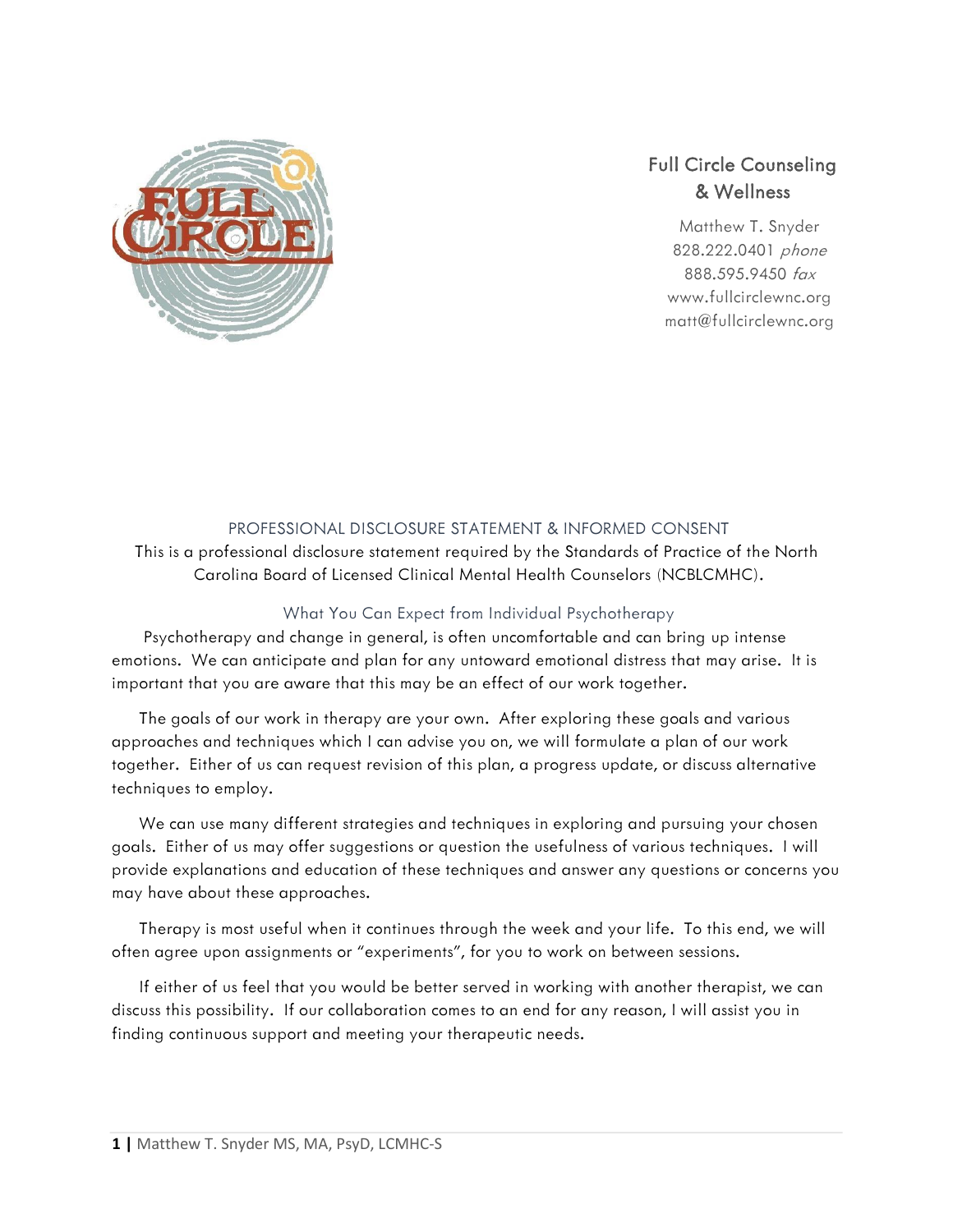#### Background and Qualifications

 I have been trained in psychotherapy at Naropa University, where I graduated with a Master's of Arts degree in Counseling Psychology: Contemplative Psychotherapy. This program integrates western approaches and theories of psychology, such as Psychodynamic, Cognitive-Behavioral and Rogerian, with Eastern psychological approaches. I graduated in May 2007 and received my NC License in December of 2009.

 You have the right to file a complaint about me or my work with you if you are concerned or choose to do so. You may also contact the board to obtain more information about the statutes and practice of licensed professional counseling in North Carolina:

North Carolina Board of Licensed Professional Counselors

P O Box 1369 Garner, NC 27529 Phone: 919.661.0820 Fax: 919.779.5642

Email: ncblpc@mgmt4u.com

#### Appointments and Scheduling

 Initial inquiries are made through our main office at 828-222-0401. Subsequently, inquiries and contact are through myself, including appointments which are schedule collaboratively with me. The fees for our sessions are listed below. These fees are current as of 01/01/20201 and while I don't anticipate changing them any time soon, the general market may necessitate an adjustment in my fees at some point during our work together. If this occurs, I will present the issue to you in session and we will try to find an arrangement that will work for you, including paying the new fee, termination and referral or exploring benefit options. I currently am enrolled as an in-network provider with Blue Cross Blue Shield of NC, Aetna, Humana, Tricare and United. Co-payment is due at time of session, and we will file insurance claims for you. Many insurance companies offer at least some out of network coverage and I will assist you in obtaining the maximum coverage that you can out of network if you choose. I ask for your partnership in providing timely and accurate information about your insurance benefits and complete any paperwork necessary.

#### Fees

Individual Psychotherapy Session (53 +mins)  $\frac{1}{165}$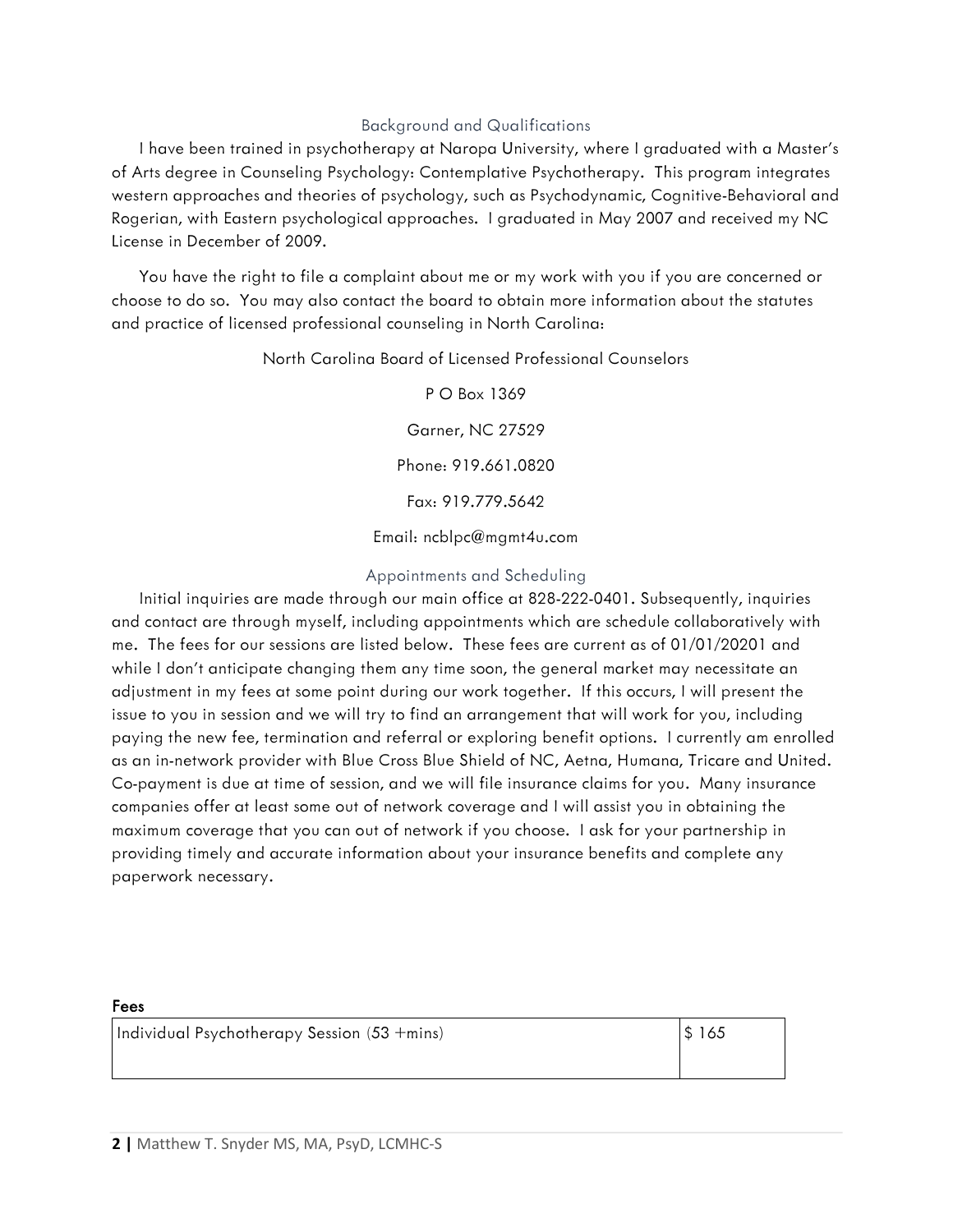| Individual Psychotherapy Session (33 + mins)                        | \$85  |
|---------------------------------------------------------------------|-------|
|                                                                     |       |
| Family Psychotherapy Session (with or without client) $(60 + mins)$ | \$165 |
| Additional 30 mins for Family Session                               | \$85  |

# Missed Appointments

 I generally charge \$ 80 for a missed appointment. If you wish to reschedule an appointment, please contact me at least 24 hours before the appointment to enable me to attempt to fill the slot. If you are unable to, it will be treated as a missed session and you will be charged.

# Emergency Support

If you are experiencing a mental health emergency, you have three options for assistance:

# 1. Call 911

2. Go to the nearest Emergency Room

Asheville: Mission Hospital Hendersonville: Pardee or Park Ridge Hospitals

3. Call the RHA Mobile Crisis Management which is operational 24 hrs a day/ 7 days a week. For Buncombe, Henderson and Polk Counties, call 888.573.1006.

# **Confidentiality**

 Our work together is protected by law and ethical codes which require the protection of information you share with me in session. You may ask me to speak to anyone who you wish and I will need a signed release of information from you to do so. General information necessary for referrals may be shared with other providers at your request. In the event that I am unable to continue functioning as a counselor, your records will be kept confidential and able to be accessed by you for five years. In addition, by law, I am obligated to release confidentiality in any of the following circumstances:

- You report involvement in abuse, neglect or exploitation of a child, elderly, or disabled person.
- You report an illegal relationship with a mental health professional. I am obligated to then file a complaint with the state and will keep you confidential in the complaint.
- You bring a negligence suit against me
- I am required by a court of law
- You become a threat to the safety of yourself or another person